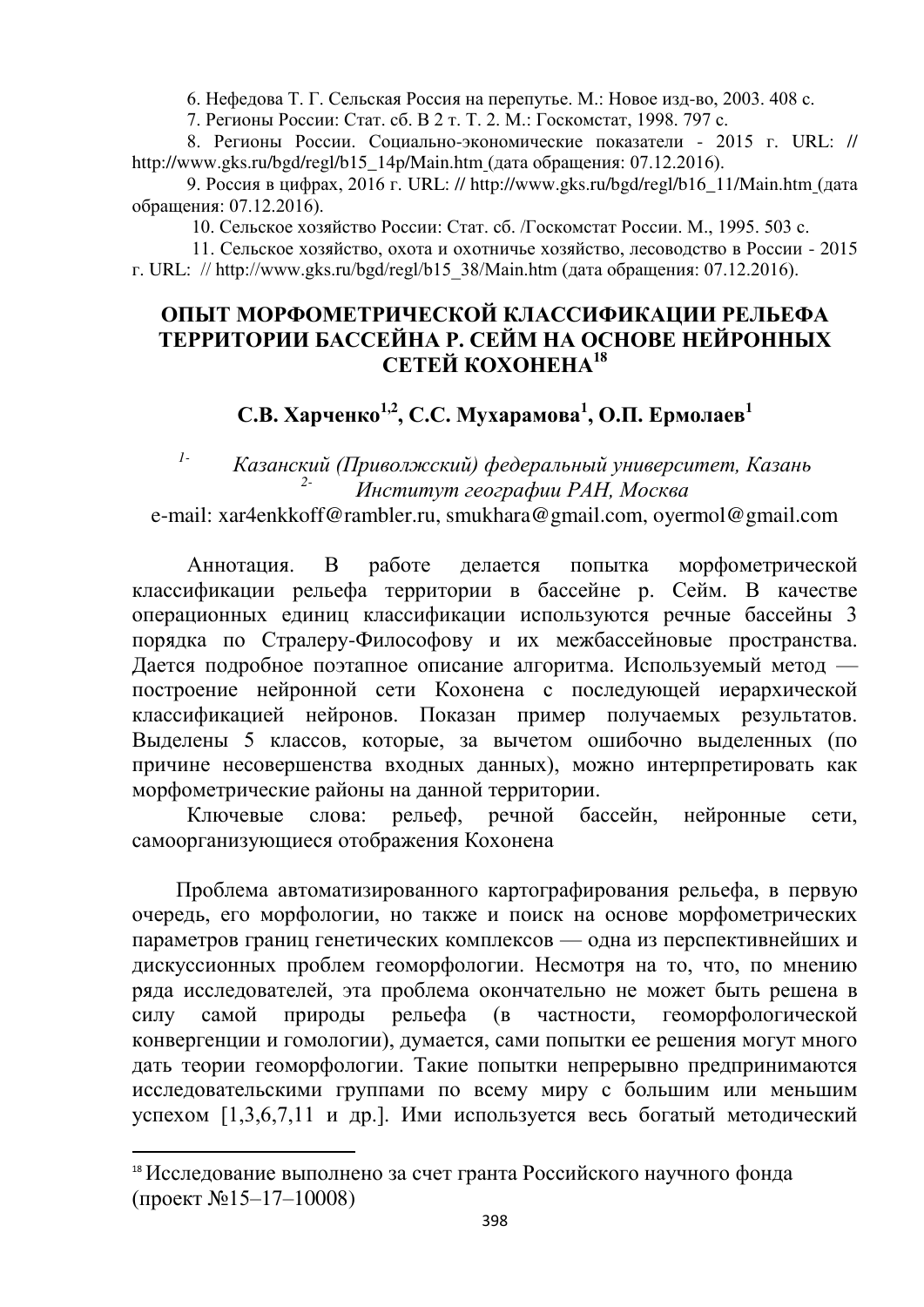аппарат математики (в основном, мат. статистики) и геоморфометрии. Разнообразие подходов, отсутствие четкого понимания того, как вообще подступаться к этой задаче, отвращает от нее многих специалистов. Однако не исключено, что в разнообразии подходов и методик следует видеть не проблему, а предпосылку к, наконец, успешному решению.

Одним из подходов является использование нейронных сетей. В картографии широкое распространение получили т.н. «самоорганизующиеся карты Кохонена» или «отображения Кохонена» по фамилии финского математика, впервые описавшего этот класс нейронных сетей [9]. Отдельный вопрос — выбор оптимальных операционных единиц классификации (ОЕК). ОЕК — это, своего рода, «атомы» проводящейся классификации, минимальные единицы территории, предполагаемые внутренне однородными. Распространено мнение, что для морфометрических классификаций удачным выбором являются водосборные бассейны низких рангов. Другое возможное решение — классификация по пикселям растров, что, однако, лишает возможности использовать такие статистики, как ранг, стандартное отклонение, минимум, максимум метрик рельефа. В этом случае используются только сами значения пикселей.

В данной работе делается попытка морфометрической классификации рельефа территории бассейна р. Сейм (Украина-Россия) по бассейнам более низкого ранга, примерно соответствующим третьему порядку по системе иерархии водотоков Стралера-Философова [4,12], и их межбассейновым пространствам. Охватываемая в исследовании площадь территории (бассейн р. Сейм) составляет 27 900 км<sup>2</sup>. На этой площади расположено 408 бассейнов третьего порядка и их межбассейновых пространств со средней площадью чуть более 68 км<sup>2</sup>. Именно эти 408 участков использованы в качестве ОЕК.

Для классификации полезными были сочтены следующие метрики рельефа (не все из них использовались в дальнейшем): абсолютная высота, крутизна, общая (тангенциальная) кривизна, «южность» (косинус экспозиции поверхности, взятый со знаком минус), показатель суммарного стока (площадь водосбора для каждой ячейки растра), TPI (topographic position index $[8,13]$ ), TRI (terrain roughness index  $[10]$ ). Все метрики рассчитаны по сетке 50 м. Исходные данные для расчета — SRTM 1". Следует отметить, что полбор показательных метрик — это, пожалуй, важнейший этап лля проведения успешной классификации. И широкое обсуждение репрезентативного набора метрик — уже насущная потребность для специалистов, занимающихся подобными задачами. Для каждой из перечисленных метрик рассчитывались следующие статистики: среднее, размах, минимум, максимум, стандартное отклонение. Все расчеты произведены средствами языка R с привлечением дополнительных пакетов «kohonen», «maptools», «raster», а также пакета «ggplot2» для визуализации результатов.

Использованный алгоритм морфометрической классификации включает в себя следующие этапы: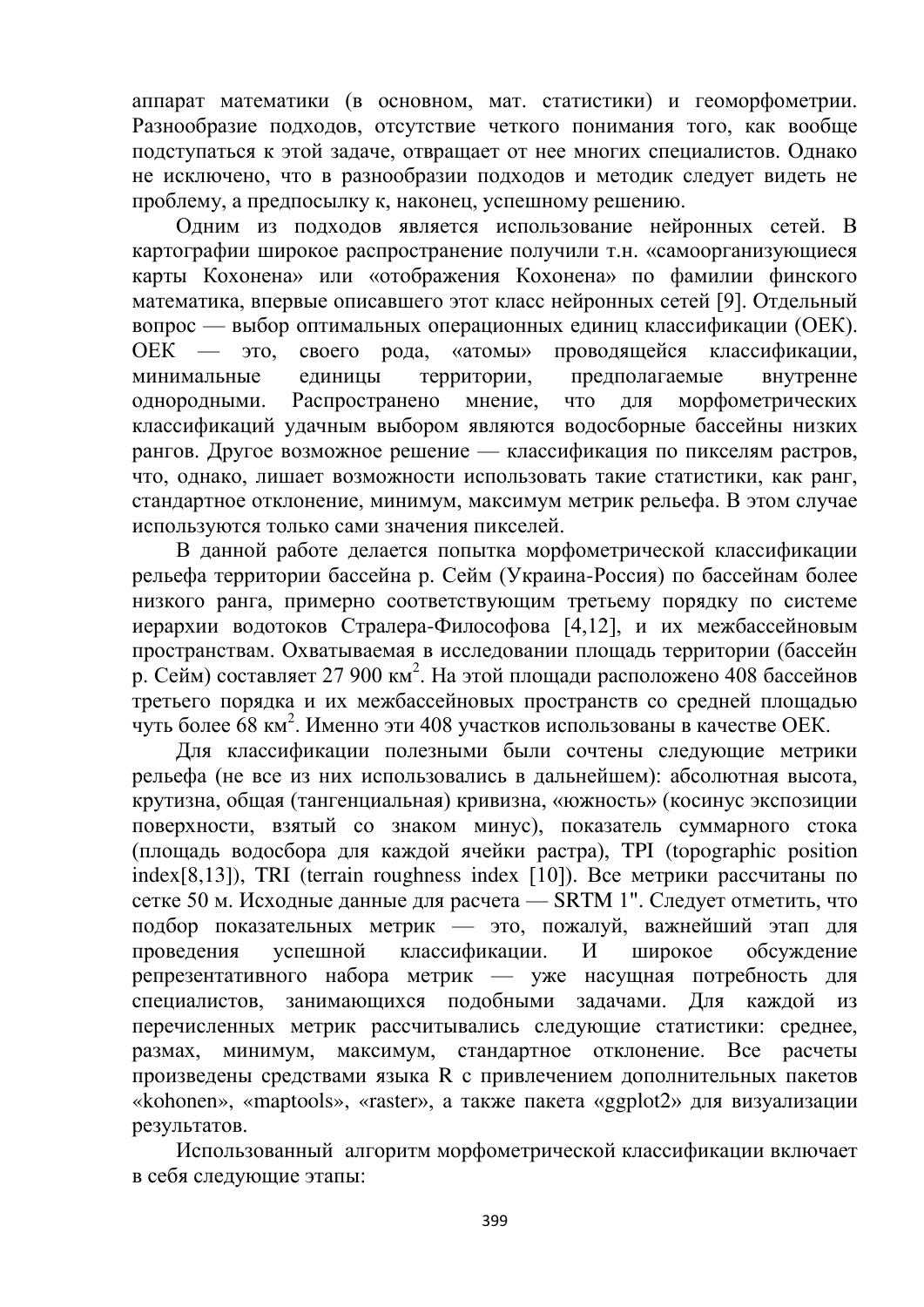1) подготовка набора растров на исследуемую территорию, отражающих изменчивость тех морфометрических характеристик рельефа, которые предполагается использовать для классификации (например, высота, крутизна, «южность» и т.д.);

2) подготовка векторного слоя ОЕК (например, речных бассейнов, клеток квадратной сетки, административно-территориальных образований);

3) проверка распределений морфометрических характеристик на близость к нормальному; в случае необходимости — трансформация растров (логарифмическая, степенная, Тьюки) для приведения распределения, по возможности, к около-нормальному;

4) извлечение зональной статистики морфометрических характеристик для «зон» операционных единиц классификации. При этом для разных морфометрических характеристик рассчитываться могут различные статистики. Например, для показателя абсолютной высоты есть смысл рассчитывать среднее значение и размах значений в контурах ОЕК, для крутизны — средний и максимальных уклон и т.д.;

5) «масштабирование» извлеченных характеристик. Т.к. разные метрики рельефа имеют часто несопоставимые характерные значения (допустим, высокое плато с характерными уклонами 0–8° и отметками > 1000 м), зональные статистики необходимо привести к виду, где среднее значение будет равняться 0, а стандартное отклонение — 1. В математической статистике эта процедура носит название Z-преобразования, Z-шкалирования или стандартизации;

6) «взвешивание» характеристик. Если исследователь считает, что входные характеристики должны иметь разные роли в процедуре классификации, требуется умножить уже масштабированные ряды значений по каждой метрике на «вес» этой метрики. По умолчанию, «веса» характеристик принимаются равными единице;

7) обучение модели. Создается шаблон для расчета параметров отображения Кохонена в виде сетки с квадратными или гексагональными ячейками с заданными размерами (количеством ячей). Затем с этим шаблоном итеративно сравниваются все объекты (ОЕК), для каждого из которых находится наиболее похожий на него нейрон (ячейка). После нахождения наиболее похожего нейрона, его положение в сети смешается в сторону точки с координатами, соответствующими значениям (метрикам) данного ОЕК. Таким образом, сеть деформируется, подстраиваясь по реальную структуру данных; близкородственные нейроны группируются рядом друг с другом, и наоборот — ОЕК с сильно отличающимися характеристиками оттягивают соответствующие им нейроны в противоположные стороны.

8) когда модель обучена (и если это сделано на репрезентативной выборке), при добавлении новых объектов можно сразу относить их к тому или иному нейрону. Обычно, для получения более детальной картины используются сети с достаточно большим, намеренно избыточным

400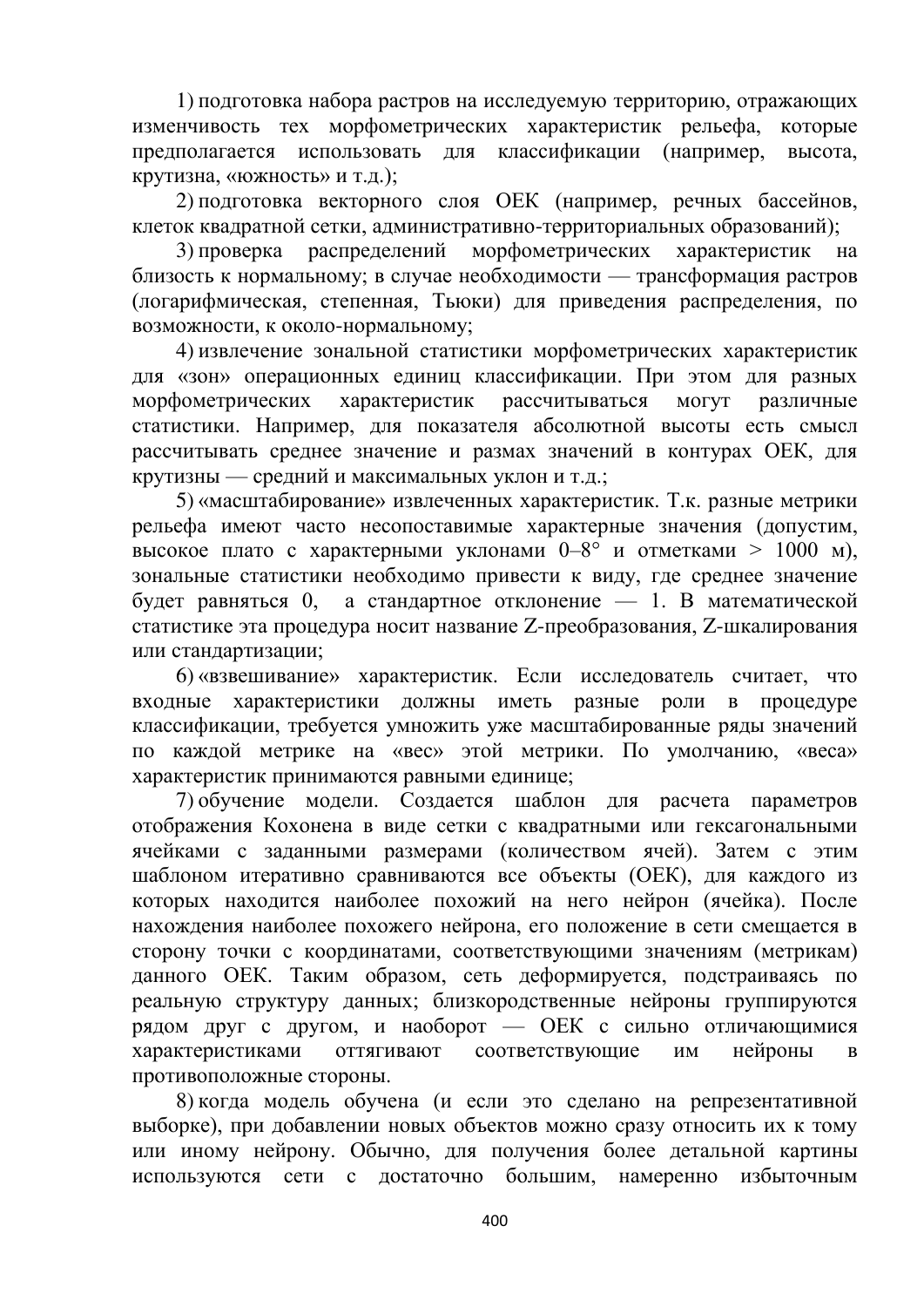количеством нейронов — например,  $15*15$  или  $10*10$  ячеек и т.п. Это приводит к тому, что схожие объекты оказываются в разных, хотя и близко расположенных нейронах. Для упрощения работы можно отказаться от такого количества нейронов и классифицировать их, объединив в относительное небольшое кол-во классов / кластеров (например, до 10). Обычно для этого используется иерархическая классификация по методу Уорда или другие аналогичные подходы. Уточним, что здесь и далее термины «класс» и «кластер» понимаются нами как синонимы, хотя на этот счет имеются разные мнения.

9) в результате для каждой ОЕК получаем номер нейрона, с характерными для него параметрами метрик рельефа, а также номер класса более высокого уровня обобщения, к которому отнесен нейрон. По этим данным формируется карта/схема, где методом качественного фона показаны различные ОЕК, отличающиеся номером класса/нейрона, и, следовательно, при удачно подобранных входных метриках — морфологией, а, возможно, и генезисом рельефа (рис.1).



Рис.1. Пример морфометрической классификации рельефа бассейна р. Сейм

В данном примере нами было выделено 5 кластеров. Входными параметрами для классификации были взяты: средняя высота, размах высот и их стандартное отклонение, средняя крутизна, средний суммарный сток, стандартное отклонение общей кривизны и средние значение ТРI и TRI. Количество объектов в выделенных классах сильно отличается. «Необходимость» выделения немногочисленных кластеров обусловлена их сильным отличием от соседних участков. Уменьшая количество кластеров с целью избавиться от немногочисленных и не занимающих значимых площадей кластеров №№ 2 и 3 за счет объединения близкородственных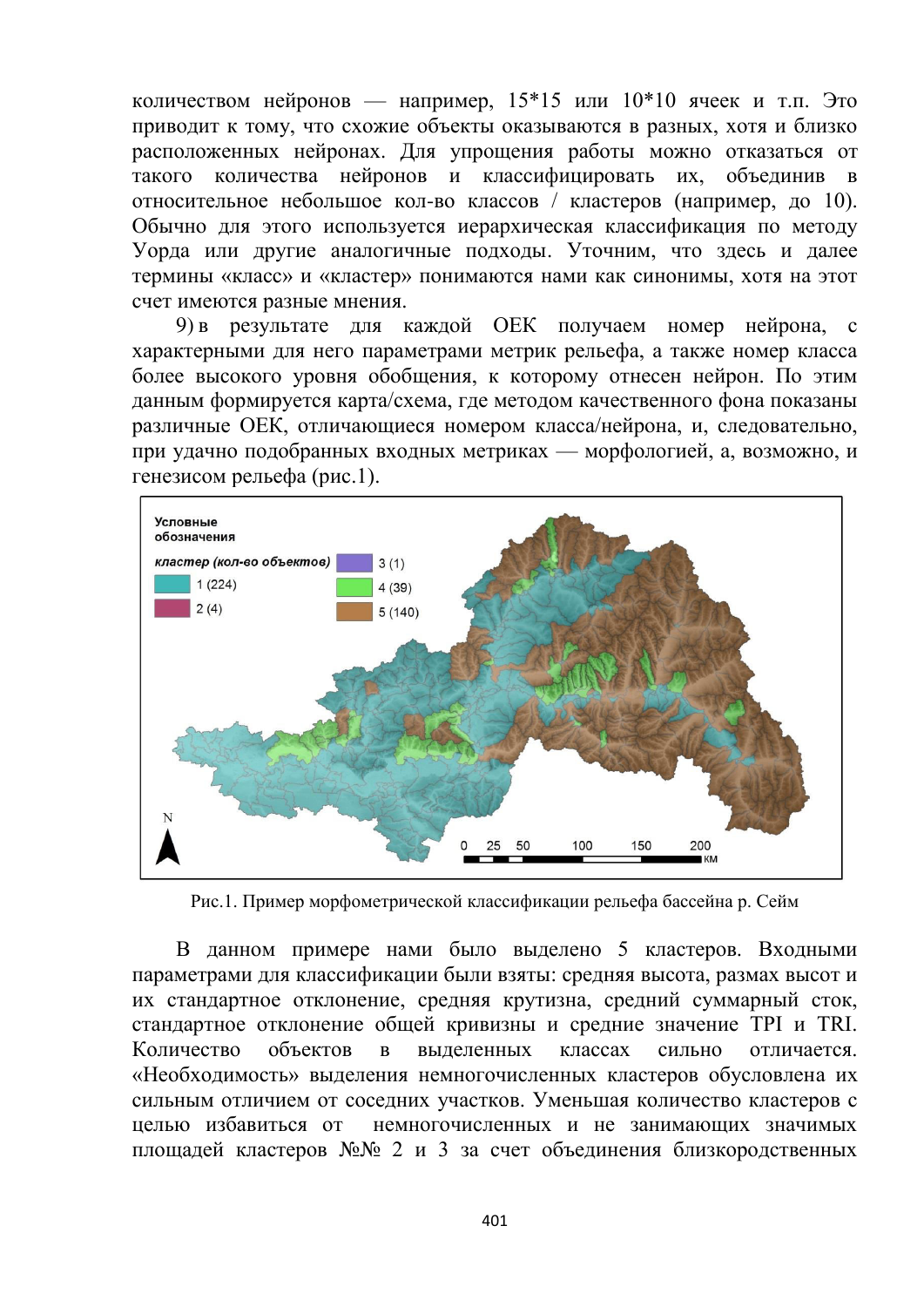кластеров, можно попасть в ситуацию, когда объединятся, например, кластеры  $\mathbb{N} \leq \mathbb{N} \leq 4$  и 5, а не нужные нам.

Сама структура исходных данных приводит к тому, что возникают такие редкие, но «яркие» по своей специфике кластеры, и устранять их либо же вовсе нет смысла, либо же стоит это делать за счет подбора более корректного пула исходных метрик. Например, кластер №2 — участки небольших межбассейновых пространств, возникающие в случае последовательного впадения притоков в главную реку на небольшом ее отрезке. Как результат, эти участки целиком или почти целиком умещаются в днище долин р. Тускарь, р. Псел и имеют относительно низкие показатели средней высоты, ее размаха и стандартного отклонения, весьма низкие средние уклоны и другие характерные черты, отличающие данный кластер от остальных больше, чем, например, кластеры №№ 4 и 5 отличаются между  $c$ обой.

Самостоятельной задачей является качественная интерпретация выделенных кластеров, которую можно осуществлять при помощи подложенной цифровой модели рельефа (как на рисунке). Так, к кластеру №1 были отнесены, очевидно, низкие днища долин в верховьях крупнейших рек (pp. Сейм и Свапа), а также пониженные слабо расчлененные междуречья в среднем и нижнем их течении. Кластер № 2 уже был описан нами выше. Кластер №3, целиком состоящий только из одного объекта (межбассейновое пространство в районе г. Курчатов), выделяется аномальными показателями TPI, что, в свою очередь, обусловлено наличием крупных сооружений Курской АЭС, которые на цифровой модели рельефа отражаются в виде высоких, крутосклонных холмов на фоне пониженной поверхности днища речной долины. В зависимости от конкретной задачи исследования, такие «антропогенно-обусловленные» кластеры следует либо исключать из анализа, либо, напротив, уделять им повышенное внимание. Кластер №4 приподнятые, сильно расчлененные бассейны с высокими средними показателями ТРІ и TRI, зачастую захватывающие значительные участки днищ долин. Кластер №5 — приподнятые, умеренно расчлененные бассейны с меньшими, нежели в предыдущем кластере, средними показателями ТРI и TRI.

Более детальный анализ позволяет делать рассмотрение соответствующих диаграмм (рис.2). Пять классов, отраженных на рис.1, показаны и злесь теми же цветами.

402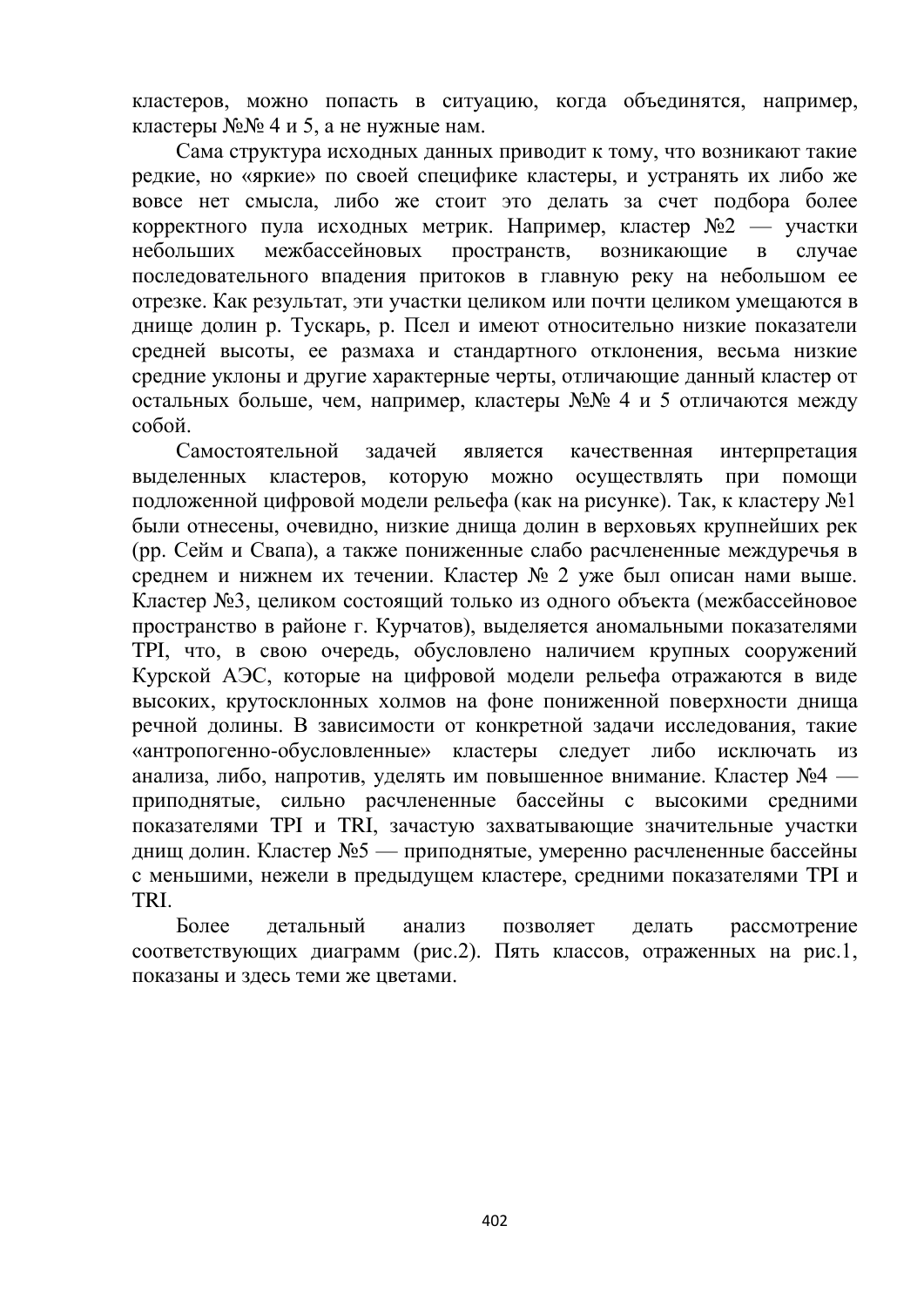

Рис.2. Слева — классифицированная нейронная сеть Кохонена. Для каждого класса показаны характерные относительные значения по 8 метрикам (1–5 — средние высота, суммарный сток, уклон, ТРІ и ТRI; 6–7 — стандартное отклонение кривизны и высоты; 8 — размах высот). Справа — количество объектов, отнесенных к каждому из нейронов.

На левой диаграмме для каждого нейрона показаны относительные величины параметров рельефа. Так, например, хорошо видно, что средний ТРІ в классе № 3 для единственного нейрона (см. слева) и единственного объекта в этом нейроне (см. справа) гораздо выше, чем по всем остальным нейронам. Уже, по-видимому, одно это обусловило выделение для него самостоятельного класса. Даже по самому размеру роз-диаграмм хорошо заметны отличия кластеров по относительным значениям метрик. Так, кластер №1 характеризуется относительно небольшими «розами» и, следовательно, невысокими значениями всех показателей. В противоположность ему, большие «розы» характерны для кластеров №№ 4 и 5.

Совершенно очевидно, что этот вариант классификации — лишь один из многих возможных и вряд ли самый удачный из них. Для повышения эффективности этого метода требуется решение еще нескольких сложных задач. Во-первых, определить набор репрезентативных морфометрических характеристик, способных отразить различия в морфологии и генезисе рельефа. Скорее всего, это будут не только классические общераспространенные метрики, но и сложные метрики, например, гармонические (характеризующие периодичность в структуре  $3\Pi$ ) [5]. Возможно, что-то нужно будет заимствовать из теории распознавания образов [2]. В конце концов, если специалист может увидеть на гипсометрической карте друмлины или конечно-моренные гряды, то потенциально может «увидеть» их и компьютер. Во-вторых, нужно определиться с оптимальной операционной единицей классификации должны ли быть это речные бассейны и, если «да», то какого порядка? Если «нет», то что другое использовать в качестве ОЕК? В-третьих, стоит задача

403